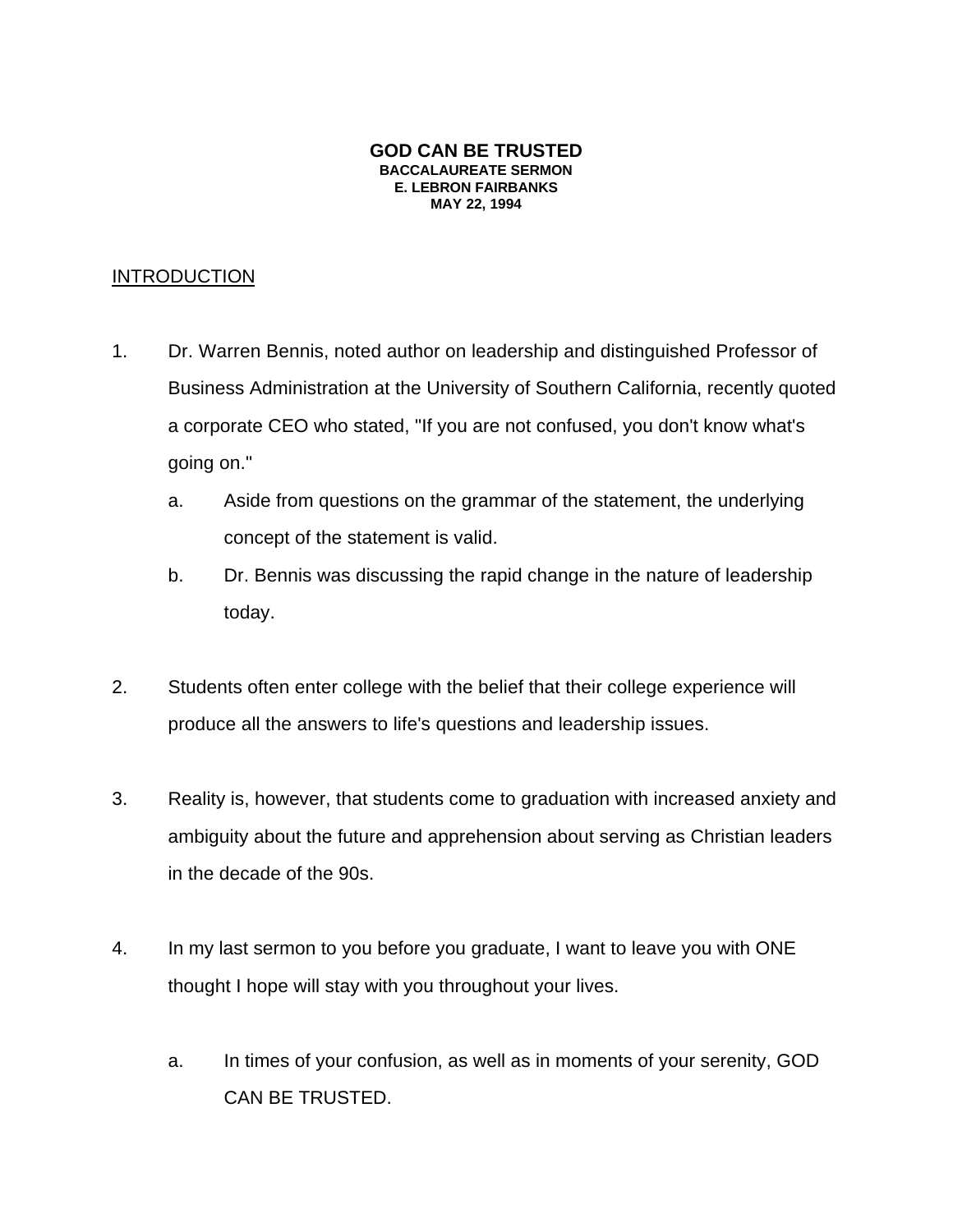- b. Listen to the words of Paul in Acts 27:25, "Take courage, men, for I have faith in God that He will do it just as he said he would."
- 5. Let me tell you the rest of this profound story as given in Acts, chapters 20-28.

Paul had finished his third and final missionary journey. He had taken an offering for the Jerusalem Church at each of his stops on his last journey. He felt he should take the offering personally to the Jerusalem Church. On his way to Jerusalem, he stopped by to visit with Christian friends in Ephesus, Tyre, and Caesarae. At each stop, his friends told him he should not continue to Jerusalem. "Trouble awaits you," they told him. They even begged him not to continue. "You are breaking my heart," he told them. It was not until Paul told them, "God's will be done," did they withdraw and release him to continue to Jerusalem.

His friends were right. Paul entered Jerusalem and went immediately to the temple to worship. Enemies of Paul saw him and created a riot. Paul was taken to jail. There he delivers a magnificent defense of his faith before the Sanhedrin. They returned him to prison. The next night, while in prison, the Lord speaks to Paul and gives him a vision, "As you have testified about me in Jerusalem, so you will also testify about me in Rome."

But Rome was far away, and Paul was in jail. And there were enemies of Paul that had vowed not to eat nor sleep until Paul was dead.

By God's mercy, Paul was taken to a jail in Caesarea, where he was imprisoned for over two years. The governor often called Paul to his office to talk to him "to try to get a bribe from him" so the scriptures say. Finally, King Agrippa visited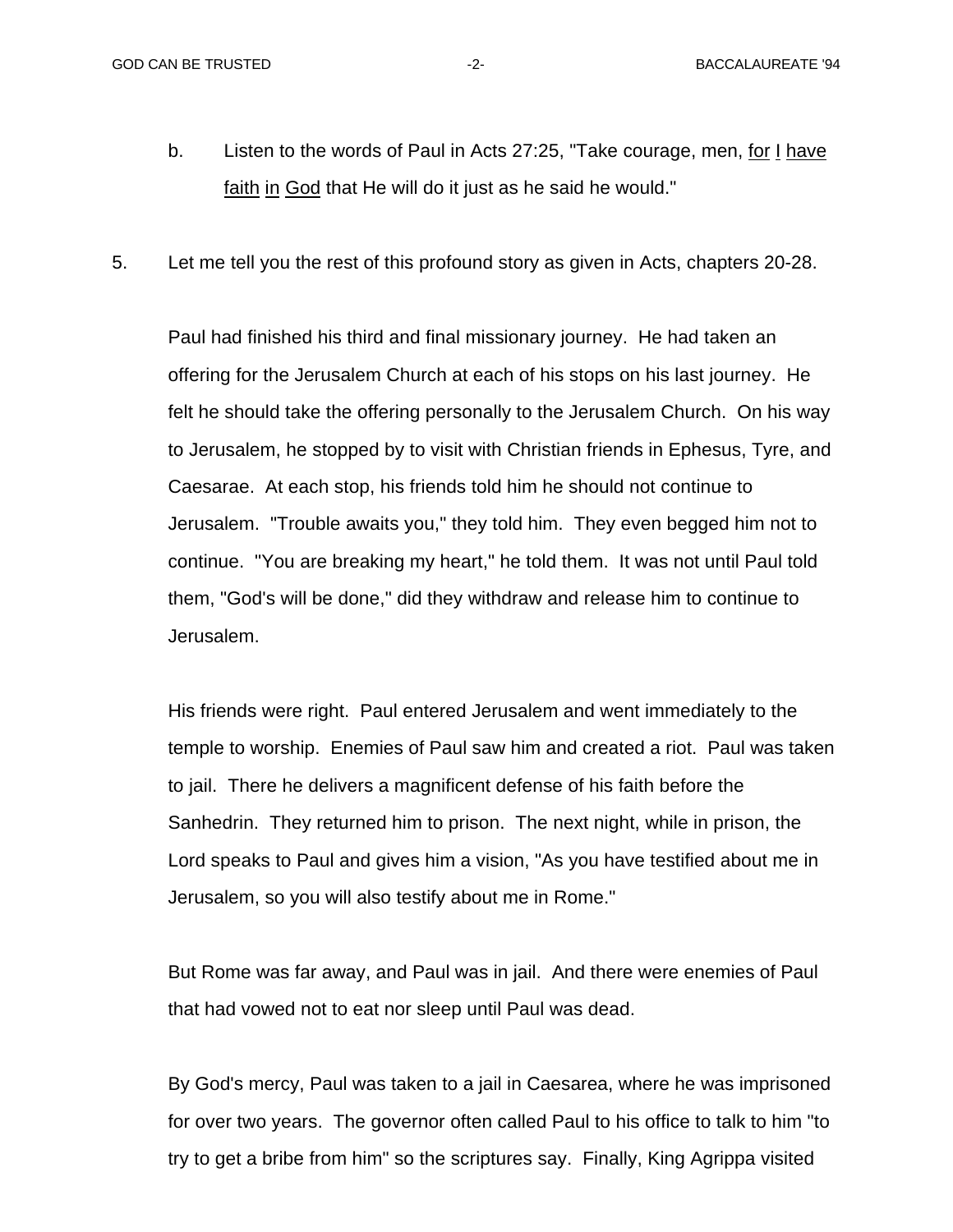the city. Because Paul had appealed his case to Caesar, Agrippa wanted to talk to this man. King Agrippa concluded, "This man could be set free, if he had not appealed to Caesar."

At last Paul began his trip to Rome, the seat of Caesar. On the way to Rome, Paul encountered a typhoon and experienced a shipwreck. It was during the typhoon and shipwreck that Paul spoke the words of the text, "Have courage, men, for I have faith in God, that he will do just as he said he would."

Acts 28 tells us that Paul finally arrived in Rome to see the vision realized that God had given to him several years before.

WHAT DOES THIS EMOTION-CHARGED STORY SAY TO US AS AN MVNC FAITH COMMUNITY, AS WE ENTER THE NEXT PHASE OF OUR LIVES? There are at least four implications for me, and, I believe, for each of you.

- # I. GOD CAN BE TRUSTED...even when delays occur
	- A. God had spoken clearly His will to Paul, and reinforced His will on Paul with a clear vision of what Paul was to do in Rome.
	- B. However, over two years passed before God's vision to Paul was realized.
	- C. Can we, with Paul "have faith in God" even when delays in our lives occur?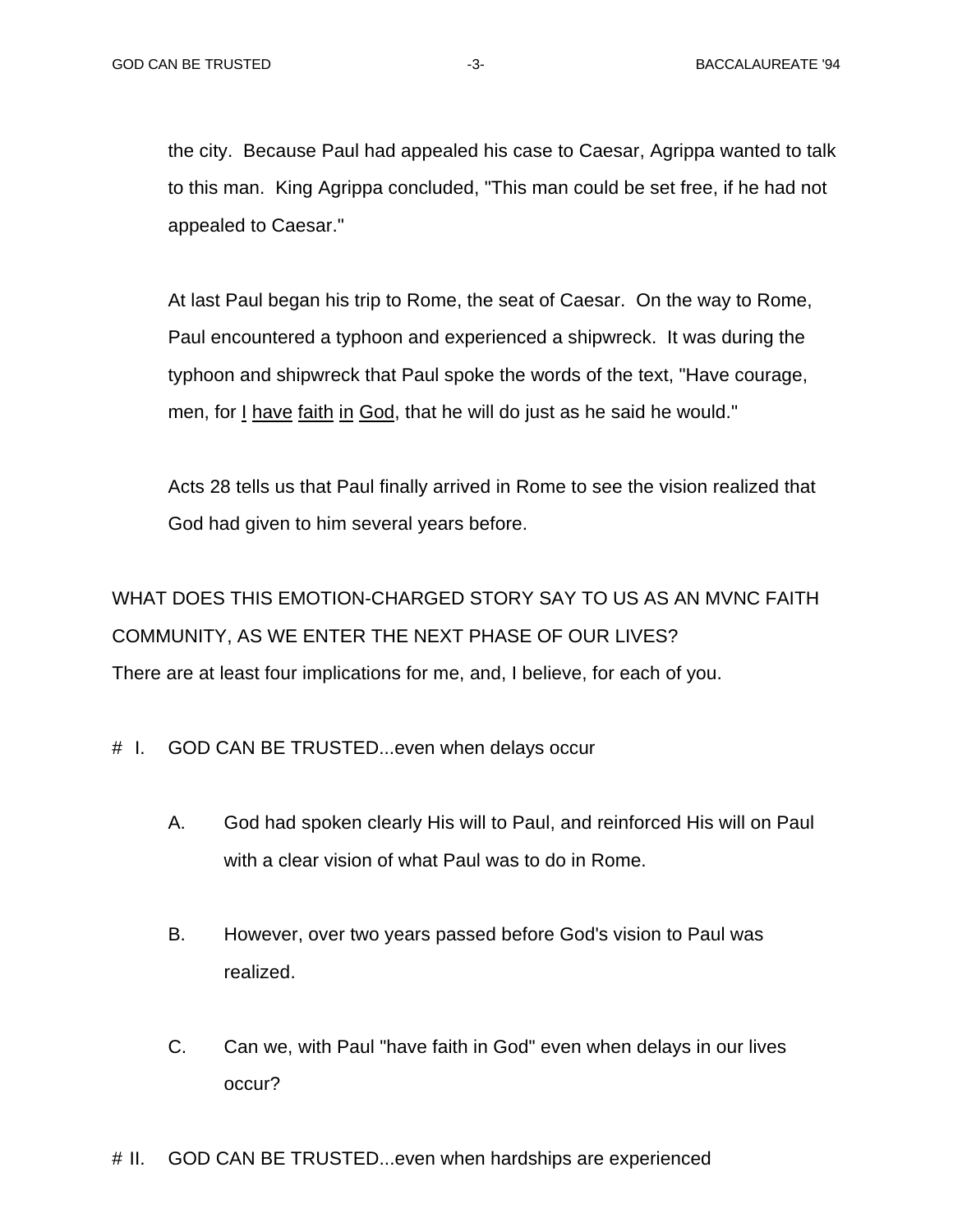- A. Paul's life was threatened.
- B. Paul manipulated.
- C. Paul spent over two years in jail.
- D. He suffered through a typhoon and experienced a shipwreck.
- E. Can we, with Paul, "have faith in God" in the midst of hardships we may encounter?

### #III. GOD CAN BE TRUSTED...even when tempted to doubt

- A. King Agrippa said, "This man could be set free had he not appealed to Rome."
- B. Paul could have easily "second-guessed" himself.
	- 1. What if I had not appealed to Rome?
	- 2. What if I had listened to my friends and not gone to Jerusalem in the first place?
	- 3. Can we, with Paul, "have faith in God" in those moments of temptation and doubt?
- #IV. GOD CAN BE TRUSTED...even when the future is unknown
	- A. Paul believed God's will had been revealed to him.
	- B. Paul was sure of the vision from God about witnessing in Rome.
	- C. But the steps leading to the realization of God's will, and the fulfillment of the vision was not clear.
	- D. Can we, with Paul, stand firm, and have faith in God even when the future is unknown, believing that IN HIS TIME God will be faithful to his word and promise?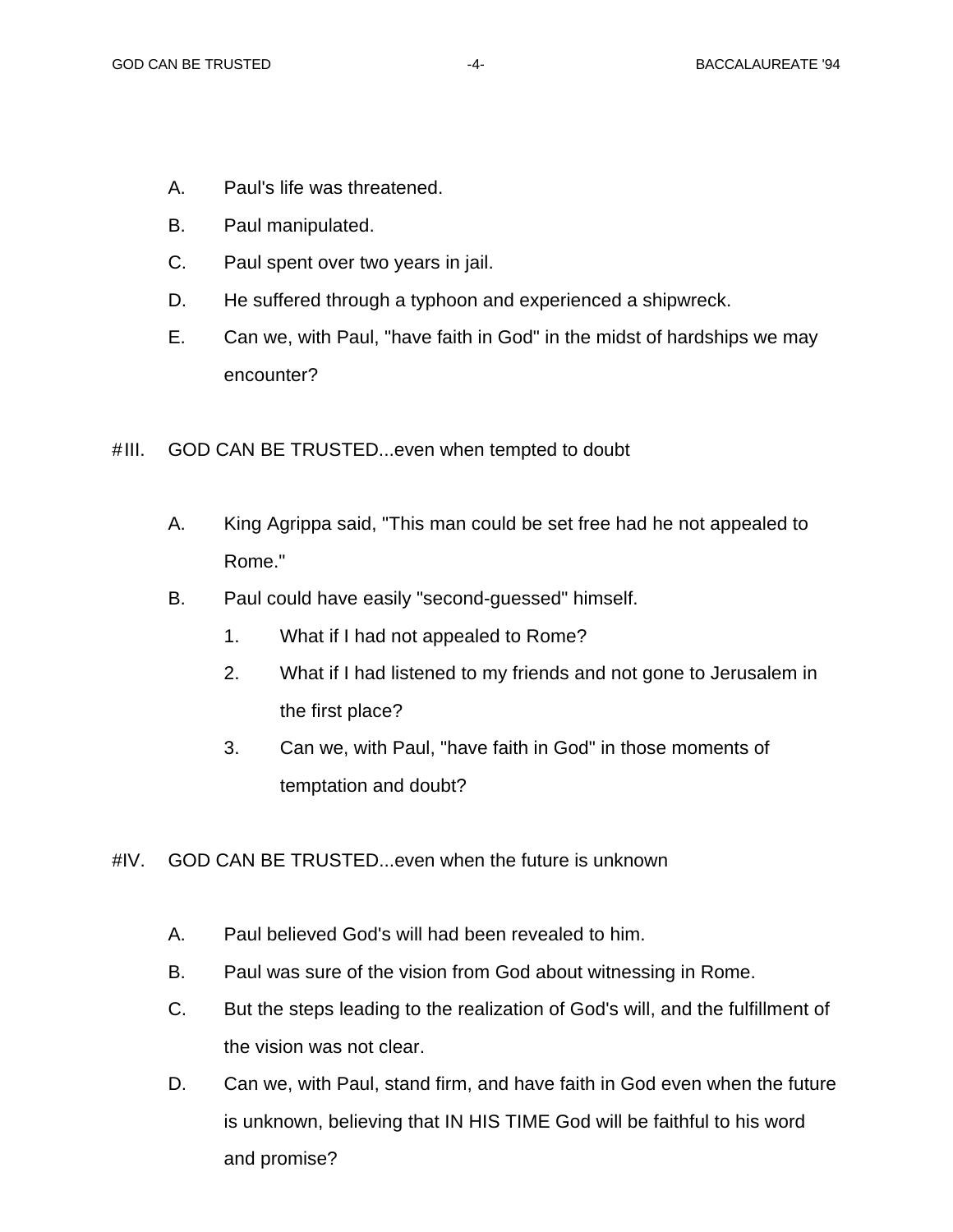E. Will you sing with me the chorus, "In His Time"?

In His time, In His time,

He makes all things beautiful, in His time,

Lord, please show me every day,

As You're teaching me Your way,

That you do just what You say,

In Your time.

### **CONCLUSION**

- 1. Courage to believe in God...
	- A. in the midst of delays
	- B. in the midst of hardships
	- C. in the midst of doubts
	- D. and in the midst of uncertainty

is rooted in a radical faith in the providence and sovereignty of God.

- E. God rules and reigns.... This is our faith. Radical faith!
- 2. We can choose to believe...even when it appears that God is silent...because God is sovereign. He can be trusted.

Remember the chorus written and sung in chapel by Bob Diehm:

Lord, You are my Savior and my shield,

And in You my heart endures and leaps for joy,

Lord, You are the strength that stays my fear,

And Your mercy is the reason for my song.

Lord, You are, You are;

You're the shepherd that takes care of my heart,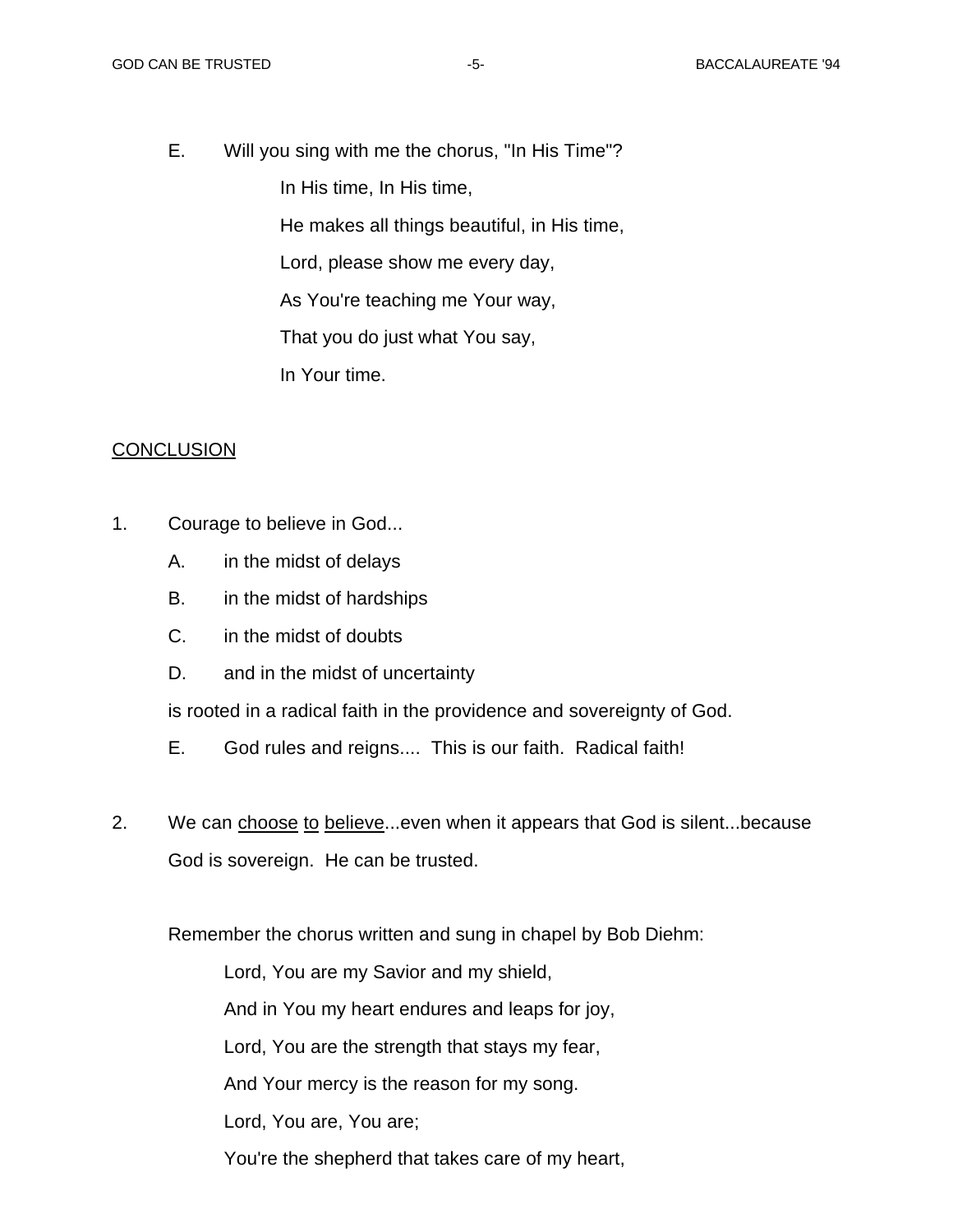Lord, You are, You are The Savior of my heart, You are! Amen!

- 3. The best part of the story is this:
	- A. God used Paul in Rome even though Paul was again placed in jail.
	- B. While Paul was in jail, however,
		- 1. Paul shared his faith
		- 2. And Paul wrote what is known as the Prison Epistles--Philippians, Ephesians, Colossians, Philemon.
			- a. Paul could have complained and pitied himself.
			- b. Rather, he "bloomed where he was planted" and used the circumstances and setting where God placed him.
- 4. And God can be trusted in your life...regardless of where he places you,
	- A. To lead you,
	- B. To sustain you,
	- C. And to use you.
- 5. God can be trusted...because in his providence and sovereignty...our God reigns!

# TRANSITION TO COLLEGIANS FINALE

I close this message with a short narrative you perhaps have read superimposed over a picture of footprints in the sand. The narrative is titled FOOTPRINTS.